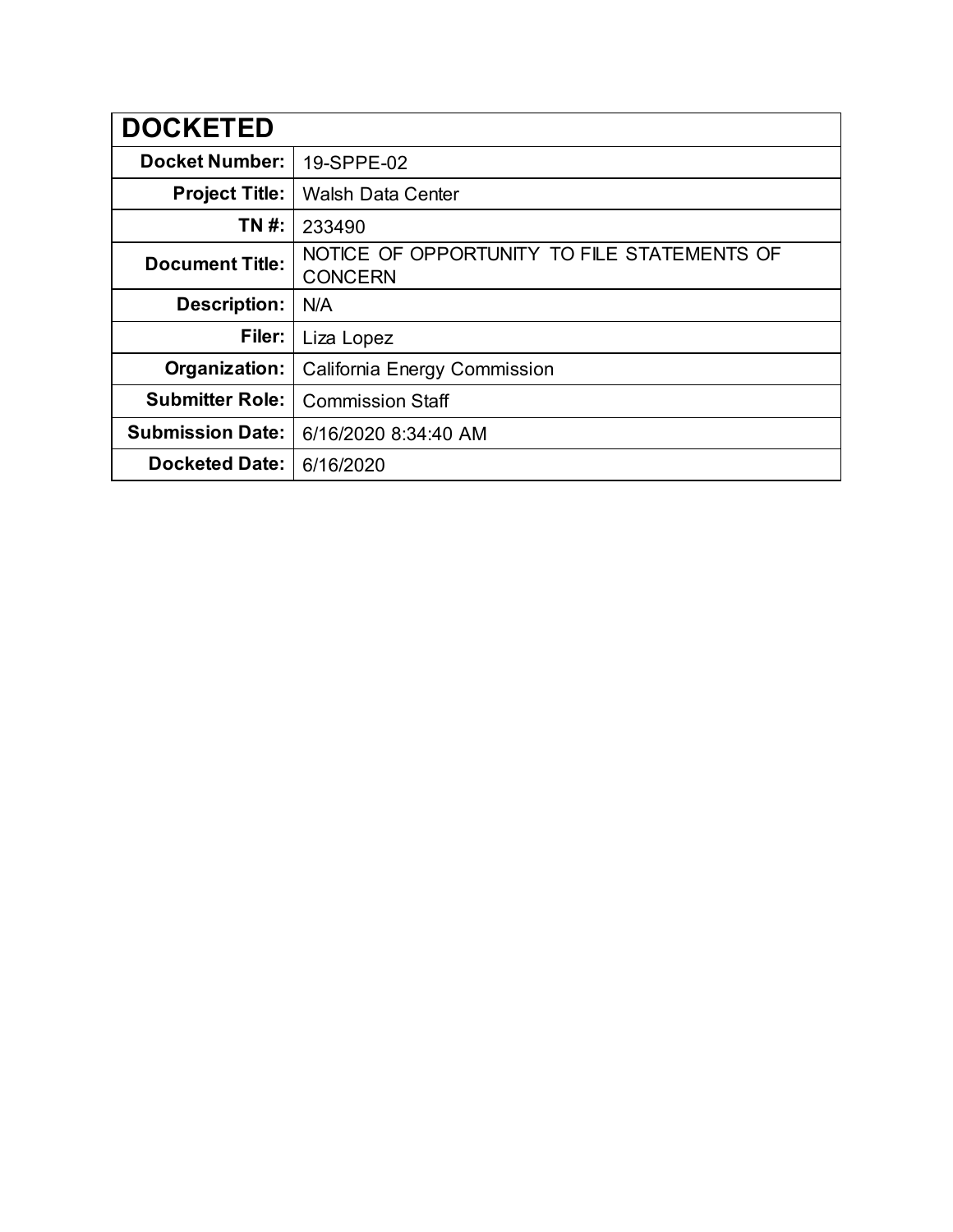

**State of California State Energy Resources Conservation and Development Commission 1516 Ninth Street, Sacramento, CA 95814 1-800-822-6228 – www.energy.ca.gov**

**APPLICATION FOR SMALL POWER PLANT EXEMPTION FOR THE:**

 **Docket No. 19-SPPE-02**

## *WALSH BACKUP GENERATING FACILITY*

# **NOTICE OF OPPORTUNITY TO FILE STATEMENTS OF CONCERN REGARDING JON HILLIARD SERVING AS AN ADMINISTRATIVE ASSISTANT ON THIS CASE**

Please take notice that the Committee seeks to enlist the aid of California Energy Commission (CEC) employee Jon Hilliard in the Committee's administrative management of this proceeding. Specifically, the Committee wishes Mr. Hilliard to perform the following discrete tasks:

- Develop and implement project management tools to assist the Committee and Hearing Officer in setting and meeting internal and external milestones.
- Facilitate timely preparation and internal review of notices, orders, rulings, and decisions prepared by the Committee or on its behalf.
- Verify the accuracy of citations, references, figures, tables, charts, and such in Committee notices, orders, rulings, and decisions.

Performance of these tasks will require Mr. Hilliard to leave his current position in the CEC as the supervisor of the Biological Resources Unit in the Environmental Protection Office (EPO) of the CEC's Siting, Transmission and Environmental Protection (STEP) Division.

Mr. Hilliard will not provide the Committee members and their advisors, or the Hearing Officer, with substantive advice, guidance, input, or assistance on any matters other than those listed above. By so limiting Mr. Hilliard's communications with and actions regarding the Committee members, their advisors, and the Hearing Officer, the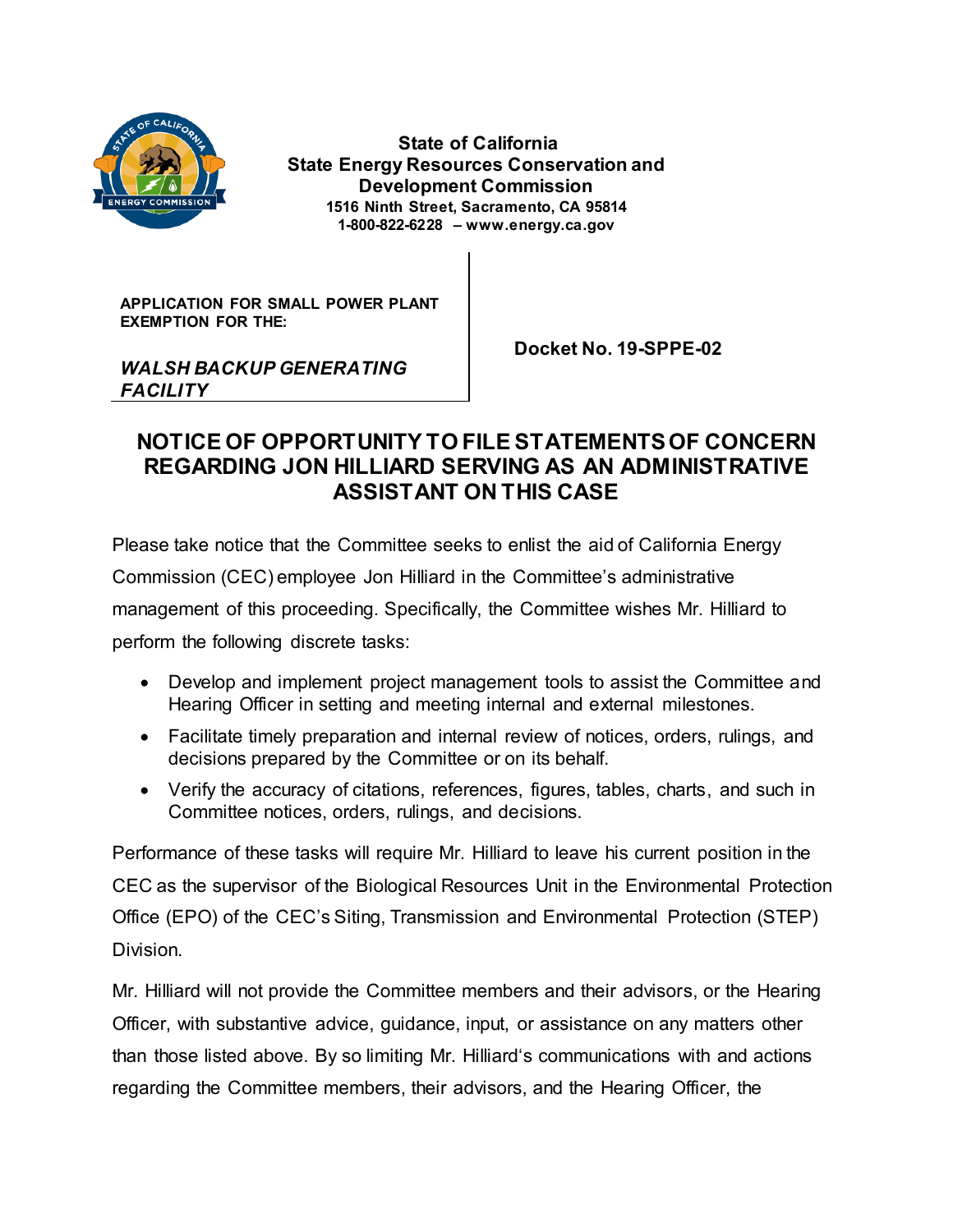Committee believes Mr. Hilliard's participation in this proceeding will be compliant with the Administrative Procedure Act Administrative Adjudication Bill of Rights<sup>1</sup> and related fair process rules, including Public Resources Code section 25513.3.

Specifically, the Bill of Rights states that:

While the proceeding is pending there shall be no communication, direct or indirect, regarding any issue in the proceeding, to the presiding officer from an employee or representative of an agency that is a party or from an interested person outside the agency, without notice and opportunity for all parties to participate in the communication.<sup>2</sup>

The Administrative Procedure Act provides two exceptions to this rule. The first applies to agency employees and allows either of the following:

- $\circ$  a communication for the purpose of assistance and advice to the presiding officer from a person who has not served as investigator, prosecutor, or advocate in the proceeding or its preadjudicative stage;<sup>3</sup> and
- $\circ$  a communication for the purpose of providing advice to a presiding officer concerning a technical issue in the proceeding when the advice is necessary for, and is not otherwise reasonably available to, the presiding officer, provided the content of the advice is disclosed on the record and all parties are given an opportunity to address it in the manner provided in Section 11430.50.<sup>4</sup>

The second exception is more general and states that a communication otherwise prohibited by section 11430.10 is permissible if the communication concerns a matter of procedure or practice, including a request for a continuance, that is not in controversy.<sup>5</sup>

The Bill of Rights also requires a state agency's adjudicative function to be separated from the investigative, prosecutorial, and advocacy functions within the agency.

 $\ddot{\phantom{a}}$ 

<sup>1</sup> The Bill of Rights applies to this proceeding as a result of a CEC regulation that states in pertinent part: "Except as otherwise specified in these regulations or by other applicable law, in an adjudicative proceeding the presiding member may regulate the proceedings, and any parts thereof, in any manner that complies with the Administrative Adjudication Bill of Rights in section 11425.10 of the Government Code." (Cal. Code Regs., tit. 20, §1210.) The Bill of Rights is found at Government. Code sections 11425.10 - 11425.60.

 $2$  Govt. Code § 11430.10, subd (a). All future citations are to the Government Code unless otherwise stated.

 $3 \text{ }$  \$ 11430.30, subd. (a).

<sup>4</sup> § 11430.30, subd. (c).

<sup>5</sup> § 11430.20, subd. (b).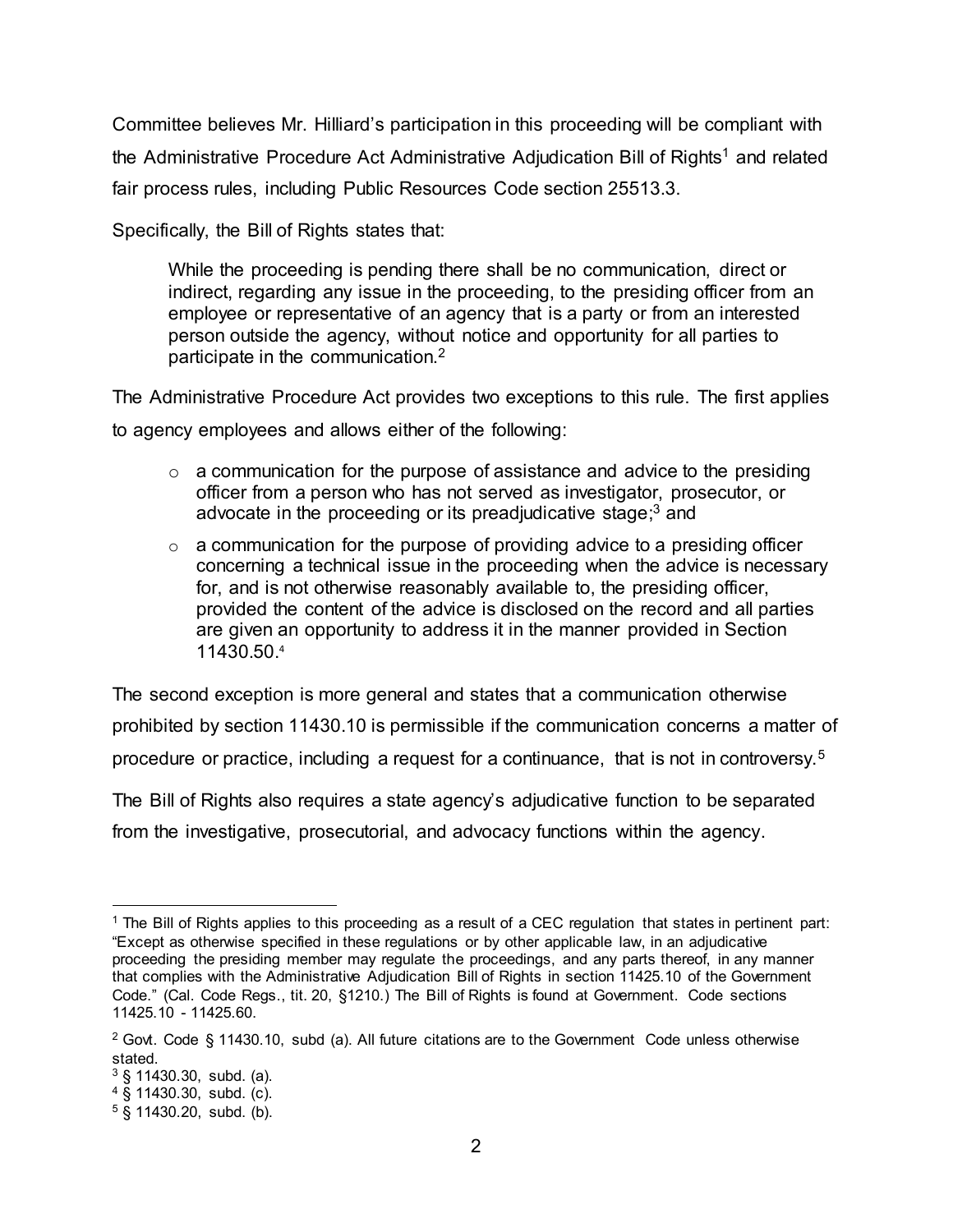Accordingly, a person may not serve as presiding officer in an adjudicative proceeding if:

- (1) The person has served as investigator, prosecutor, or advocate in the proceeding or its preadjudicative stage.
- (2) The person is subject to the authority, direction, or discretion of a person who has served as investigator, prosecutor, or advocate in the proceeding or its preadjudicative stage.<sup>6</sup>

Law Revision Commentary provides important assistance in understanding what the Legislature meant by the phrase "served as an investigator, prosecutor, or advocate":

Under this provision, a person has "served" in any of the capacities mentioned if the person has *personally carried out the function, and not merely supervised or been organizationally connected with a person who has personally carried out the function. .* . The limitation is intended to apply to *substantial involvement in a case by a person, and not merely marginal or trivial participation*. The sort of participation intended to be disqualifying is *meaningful participation that is likely to affect an individual with a commitment to a particular result in the case*. . .

\* \* \*

For this reason also, a staff member who plays a *meaningful but neutral role*  without becoming an adversary would not be barred.  $\ldots$ <sup>7</sup>

The Warren-Alquist Act provides further guidance on this issue by allowing an exception to this separation of function rule when a year or more has passed since the person served as an investigator or advocate.<sup>8</sup>

Based on this guidance, Mr. Hilliard's work generally in the Biological Resources Unit would likely not qualify him as an advocate, investigator, or prosecutor. For the past five years, Mr. Hilliard has been responsible for coordinating his Unit's review of powerplant certification and exemption applications submitted for consideration and administrative adjudication. His responsibilities regarding biological resources have included but not been limited to (1) reviewing and approving CEC staff's data requests, environmental

 $\ddot{\phantom{a}}$ 

 $6$  § 11425.30, subd. (a).

<sup>7</sup> Cal. Law Revision Comm'n Reports 55 (1995) at 166-167, italics added

<sup>8</sup> Pub. Resources Code § 25513.3.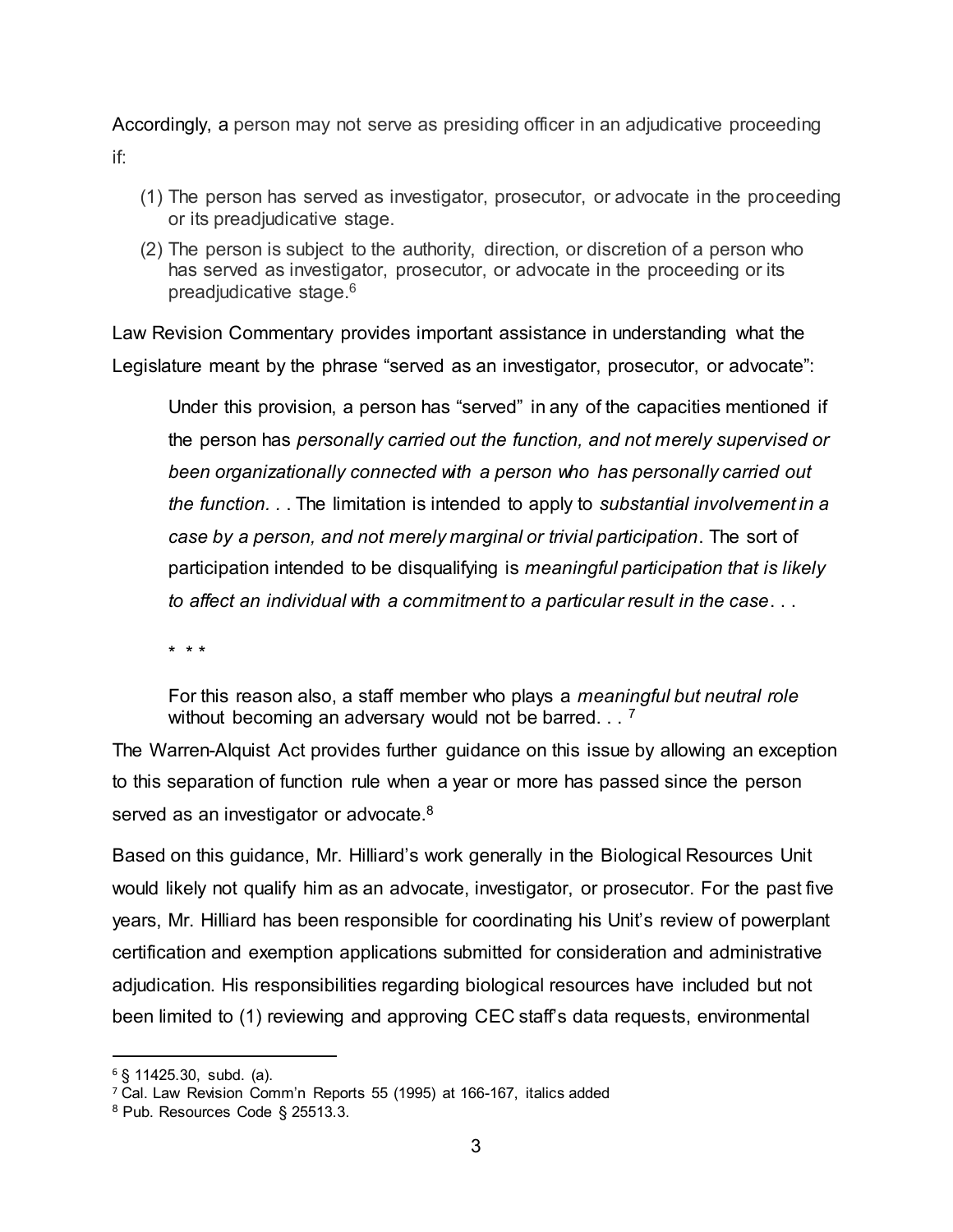analyses, and hearing testimony; of biological resources issues, (2) evaluating applicants' environmental impact analyses; (3) ensuring quality control and consistency across application proceedings, and (4) conferring with other units within the EPO and with other offices within the STEP Division on pending powerplant applications.

However, with respect to *this* proceeding, the Committee is informed and believes that Mr. Hilliard has arguably served as advocate. In his role as the Biological Resources Unit supervisor, he was directly involved in reviewing, editing, and approving the biological resources sections of CEC staff's data requests, Issues Identification Report, and Initial Study and Proposed Mitigated Negative Declaration. These proceedingspecific tasks were undertaken to fulfill CEC staff's obligation to serve as a party in and prepare environmental analyses for administrative adjudication of the pending application for a small powerplant exemption.

Thus, it appears that Mr. Hilliard has arguably served as an advocate in this proceeding. As a result, the Committee is imposing the following restrictions on his activities. With respect to *ex parte* restrictions, he may only communicate to the committee on matters of process and procedure that are not in controversy and is limited to performing the above-listed discrete tasks. With respect to separation of functions, he may not serve as a technical or substantive advisor to the Committee and may perform only the abovelisted discrete tasks.

#### Party Statement of Concern

Any party who believes that Mr. Hilliard is prohibited by law from performing the aboveidentified tasks may file a Statement of Concern. Any such Statement must be filed with the docket for this case **no later than 3:00 p.m. on June 19, 2020.** The Statement must identify the specific provisions of law that would be violated as well as specific, particular facts that are known or reasonably believed to be true by the filer that would justify a conclusion that Mr. Hilliard's performance of the above-identified tasks in this proceeding would violate applicable law. The Committee will respond to any such Statements, and Mr. Hilliard will not perform the above-identified tasks prior to the Committee issuing a response.

4